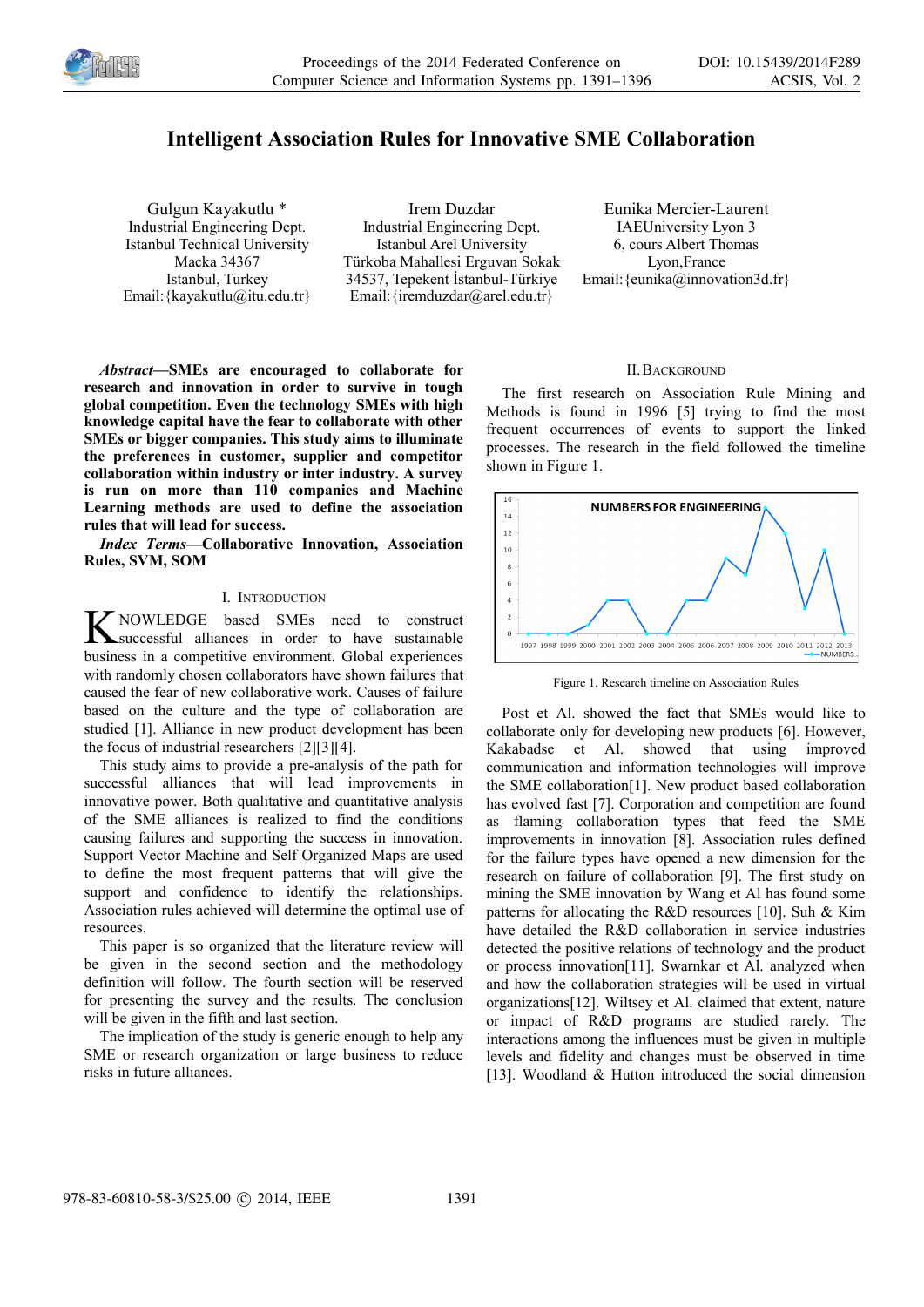on the collaborative success [14]. Both the fear issues and the success causes studied by Bouncken et Al defined technology influencers, sharing the knowledge and learning from the partner as the main influencers [2].

Knowledge management and data mining overviews [15] and Knowledge Management performance studies [16] realized recently do not show any association rule study for the collaborative innovation success and failure.

#### METHODOLOGIES

#### A. Association Rules

 Given a set of transactions, rules are defined that will exhibit that the occurrence of an item based on the occurrences of other items in the transaction. This is the association analysis. It is useful to explore the interesting relations, which are embedded in the huge data sets. These hidden interactions can be stated in the form of association rules[17]. The strength of an association rule is measured with its support and confidence values. Support shows the how often that rule is applicable to a given dataset. The Confidence is the occurrence frequency of the item in that transaction [5].

**Support (s)** is the fraction of transactions that contain an itemset

$$
Support, s(X \longrightarrow Y) = \frac{\sigma(X \cup Y)}{N}; \tag{1}
$$

**Confidence (c)** measures how often items in Y appear in transactions that contain X

Confidence, 
$$
c(X \longrightarrow Y) = \frac{\sigma(X \cup Y)}{\sigma(X)}
$$
. (2)

The item set patterns are found in various methods which could be apriori or aposteriori. The overview of all the methods used in association srule studies are given in Figure 2.



Figure 2. Overview of Association rule techniques

#### B. Support Vector Machines

It is a machine learning technique, which is mainly introduced for classification in two classes [18] but further used in clustering[19].

It can be analyzed as an optimization problem as in equation 3 [20] relaxed with Lagrange multipliers in objective function as in equation 4.

$$
\min z = \frac{1}{2} ||w||^{2}
$$
  
s.t.  

$$
r_{i}(w_{i}x_{i} + w_{0}) \ge 1
$$
 (3)

Data is separated with a hyper-plane multiplied by -1 or  $+1$ .

$$
L_{p} = \frac{1}{2} ||w||^{2} - \sum_{i} \lambda_{i} r_{i} (w_{i} x_{i} + w_{0}) + \sum_{i} \lambda_{i}
$$
\n(4)

Using Using a Gaussian Kernel as defined in Eq. 5. will increase the reliability on dissimilarities [22].

$$
K(x, x_{i}) = exp\left(-\frac{\|x - x_{i}\|^{2}}{2}\right)
$$
 (5)

C. Self Organized Maps

 Self-Organizing Map (SOM) is a widely used artificial neural network technique in clustering with unsupervised learning algorithm. This technique clusters according to the similarities to the input data [23]. SOMs structure the output with individual node similarity as well as cluster center distance. This technique is based on competitive learning, where the output nodes are made of the winning node activated by one input node. The output nodes would have scoring values using a function, most commonly Euclidean distance between the inputs and weights. For each input vector x, and for each output node j, the value  $D(w_j, x_n)$  of the scoring function. Euclidean distance function is shown in Eq. 6

$$
Dw_j x_n = (w_{ij} - x_{ni})^2 \tag{6}
$$

 The winning node therefore becomes the center of a neighborhood of excited nodes. In self- organizing maps, all nodes in the given neighborhood share competition. Therefore, even if the nodes in the output layer are not connected directly to the input layer, they tend to share common features, of the neighborhood [24]. The nodes in the neighborhood of the winning node participate in adaptation, which is, learning. The weights of these nodes are adjusted to improve the weights defined in Eq. 7., until a threshold is reached.

$$
w_{ij} new = w_{ij} current + \alpha x_{ni} - w_{ij} current
$$
\n(7)

In Eq 7.  $\alpha$  is the learning rate. If it is necessary, the learning rate and neighborhood size are adjusted.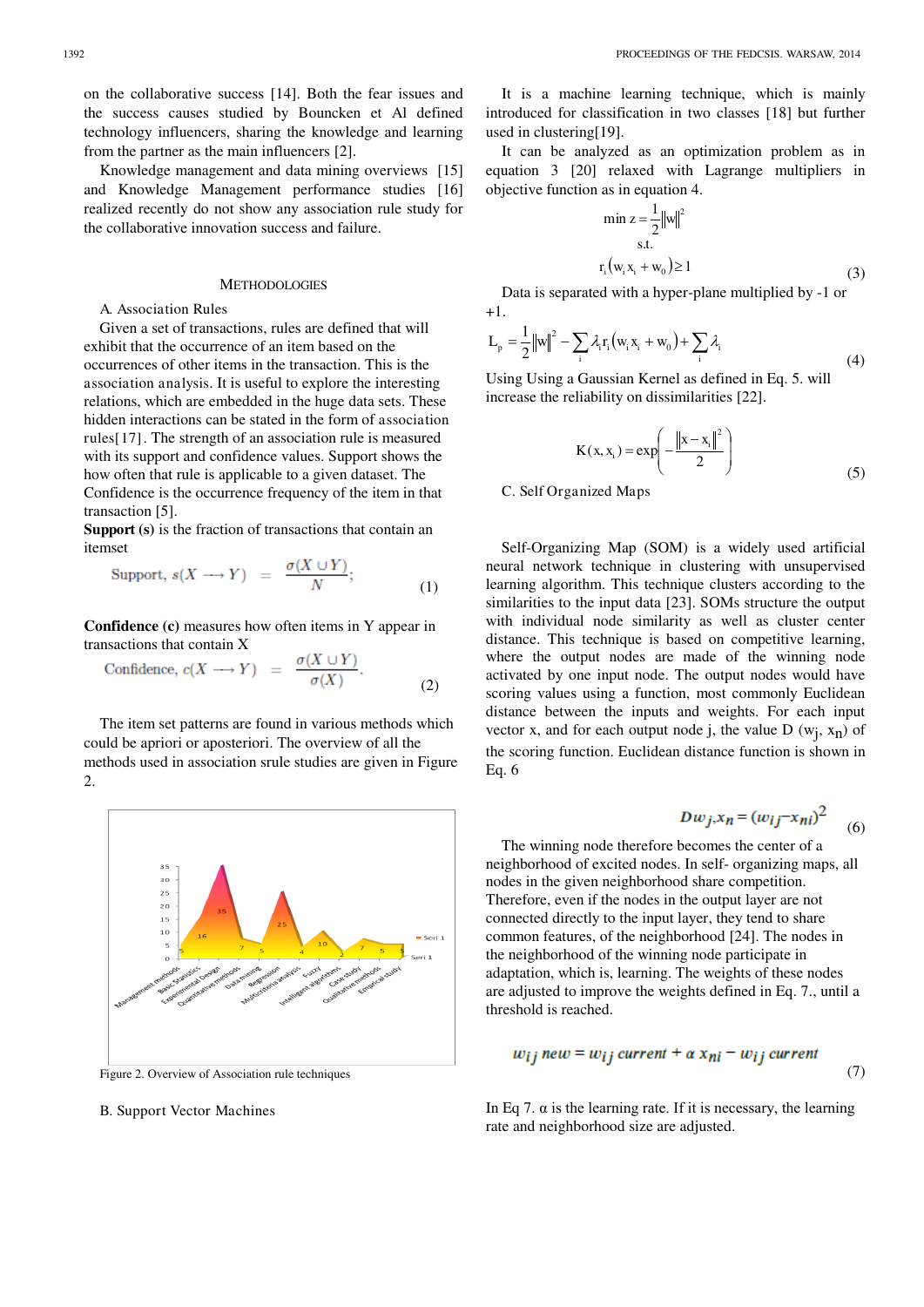#### **APPLICATION**

A survey is run with the technology firms sited in Technoparks of linked , 5 are about competences and 4 four the technologychoices. 130 firms responded but only 105 are included in the analysis. 14% of the companies were medium size and 37 % of them were aged more than 10 years. They have chosen the type of collaboration among the SME and Big firms as well as among the customers, suppliers and competitors as shown in Figure 3.



The reason for innovative collaboration is stated as shown

in Figure 4.

New Structure New Product - Process - Market - Design  $\frac{1}{44}$ New Design Structure<br>New Product - Process - Market - Design **MANER**  $12$ New Product - Process - Market -Structure New Market - Structure  $\overline{10}$ New Product - Process - Marl Vew Market - Design New Product - Process - Design - Structure **New Process** New Product - Process - Design **New Process - Structure** New Product - Process - Design **Vew Process - Design** New Product - Proces lew Process - Market New Product - Market - Desig New Product - Market - Structur New Product - Structure New Product - Design New Product - Market Product - Design - Structure

Figure 4. Innovation causes in collaboration

SVM is applied to classify the collaboration made specifically for innovation, validated by Cronbach alpha, that resulted as more than 0.7. SOM is used to cluster those to show the supporting frequencies of choices. Then the cross tables are achieved as a basis for the association rules. The first achievement was micro companies would like all the collaborators to have innovation culture which is less important for the bigger companies. Some other samples of cross tables are given as below.

Table 1 gives the fact that majority of responders prefer for at least one collaborator to have design competence.

|  | Table 1. Business Understanding and Design Competence |
|--|-------------------------------------------------------|
|  |                                                       |

|                                              |           |                 | <b>DESIGN</b>  |                 |                |  |
|----------------------------------------------|-----------|-----------------|----------------|-----------------|----------------|--|
| <b>INNOV</b>                                 |           |                 | All            | At least<br>one | Negli<br>ge    |  |
| Collaboration<br>for others                  | Bus-Under | All             | $\overline{4}$ | 14              |                |  |
|                                              |           | At least<br>one | $\overline{c}$ | 15              |                |  |
| Collaboration<br>Bus-Under<br>for innovation | A11       | 14              | 26             | 4               |                |  |
|                                              |           | At least<br>one | $\overline{7}$ | 13              | $\overline{2}$ |  |
|                                              |           | Neglig.         |                |                 | $\overline{2}$ |  |

In the firms collaborating for innovation for 1 to 3 years for the success of innovation it is necessary understanding the market requirements by all the firms together with the well-developed innovation culture.

Table 2. Age-Innovation Culture and Market Requirements Relation

|                |                  |                  | Table 2. Age-hinovation culture and imalited requirements relation<br>INNO_CULT |                |                |  |
|----------------|------------------|------------------|---------------------------------------------------------------------------------|----------------|----------------|--|
|                |                  |                  | At least                                                                        |                |                |  |
| COLLAB_Age     |                  |                  | All                                                                             | one            | Neglige        |  |
| $\overline{0}$ | UNDERSTD_REQ All |                  | 13                                                                              | 8              |                |  |
|                |                  | More than<br>one | 6                                                                               | 6              |                |  |
|                |                  | At least one     | $\mathbf{0}$                                                                    | 1              |                |  |
| <1 year        | UNDERSTD_REQ All |                  | $\overline{9}$                                                                  | 1              | $\theta$       |  |
|                |                  | More than<br>one | 3                                                                               | 1              | 1              |  |
| $1 - 3$        | UNDERSTD_REQ All |                  | 13                                                                              | 1              |                |  |
| years          |                  | More than<br>one | 1                                                                               | 1              |                |  |
|                |                  | At least one     | $\overline{4}$                                                                  | $\overline{2}$ |                |  |
| $3 - 5$        | UNDERSTD_REQ All |                  | 6                                                                               | 1              |                |  |
| years          |                  | More than<br>one | 3                                                                               | $\overline{2}$ |                |  |
|                |                  | At least one     | $\theta$                                                                        | 1              |                |  |
| >5             | UNDERSTD_REQ All |                  | 8                                                                               | $\overline{2}$ | $\overline{0}$ |  |
|                |                  | More than<br>one | 3                                                                               | $\overline{2}$ | $\overline{2}$ |  |
|                |                  | At least one     | $\overline{2}$                                                                  | $\overline{2}$ | $\overline{0}$ |  |

#### **RESULTS**

The Reliability analyzes have been done on the results of the questionnaires, the Cornbach's Alpha value is 0.602; this value is in the acceptable range.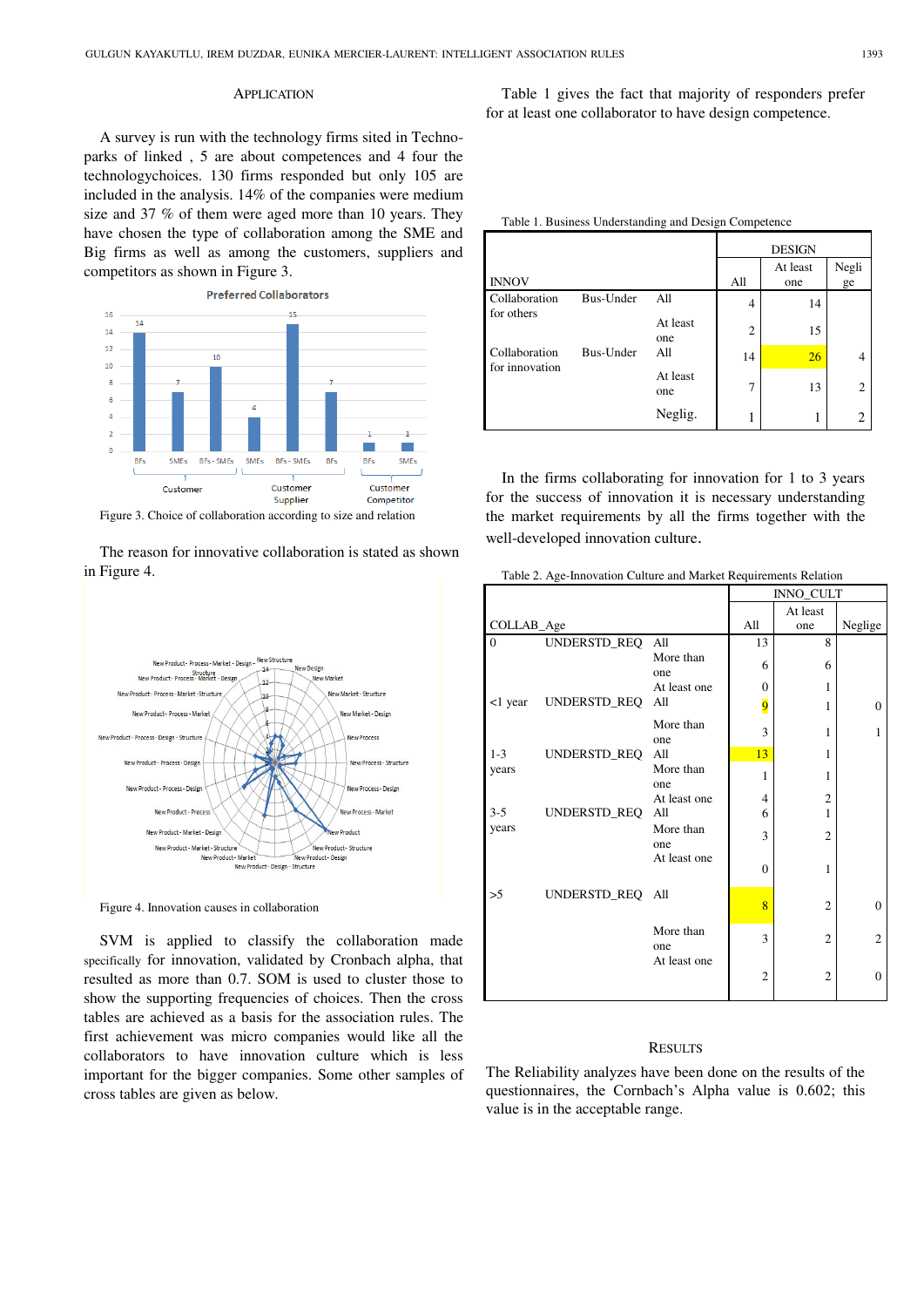In the logistic regression model, the determined significance level is 0.100. The values of attributes of innovation are neglected, since they are greater than 0.100. Innovation related criteria in this study have no significance based on firm size and collaborator types of these firms.

In other words, firms care the technological features but ignore the innovative attributes.

In the table below, the significance values are shown for the other 3 attributes and the results of analyzes for features of the questions. The significance values less than 0.100 are used here (Figure 5).

|                                   | <b>Significance Table</b>     |         |                 |                |
|-----------------------------------|-------------------------------|---------|-----------------|----------------|
|                                   |                               |         | <b>Clusters</b> |                |
|                                   |                               | Finance | Technology      | Management     |
| <b>Properties of Firms</b>        |                               |         |                 |                |
|                                   | <b>Firm Size</b>              |         |                 |                |
|                                   | <b>Employee Size</b>          | 0.000   | 0.000           | 0.000          |
| Firm Size                         | <b>Eirm</b> Age               | 0.007   | 0.003           | 0.045          |
|                                   | Collaborate for Innovation    | 0.111   | 0.068           | 0.399          |
|                                   | <b>Collaboration Duration</b> | 0.019   | 0.019           | 0.027          |
|                                   | <b>Firm Size</b>              | 0.000   | 0.000           | 0.000          |
|                                   | Employee Size                 |         | ٠               | $\blacksquare$ |
| <b>Employee Size</b>              | <b>Firm Age</b>               | 0.152   | 0.193           | 0.074          |
|                                   | Collaborate for Innovation    | 0.497   | 0.441           | 0.083          |
|                                   | <b>Collaboration Duration</b> | 0.560   | 0.513           | 0.013          |
|                                   | <b>Firm Size</b>              | 0.019   | 0.000           | 0.000          |
|                                   | <b>Employee Size</b>          | 0.176   | 0.002           | 0.009          |
| Firm Age                          | <b>Firm Age</b>               |         |                 | ٠              |
|                                   | Collaborate for Innovation    | 0.203   | 0.002           | 0.030          |
|                                   | <b>Collaboration Duration</b> | 0.000   | 0.000           | 0.000          |
|                                   | <b>Firm Size</b>              | 0.006   | 0.019           | 0.041          |
|                                   | <b>Employee Size</b>          | 0.054   | 0.076           | 0.084          |
| <b>Collaborate for Innovation</b> | <b>Firm Age</b>               | 0.010   | 0.025           | 1.000          |
|                                   | Collaborate for Innoxation    |         |                 | ٠              |
|                                   | <b>Collaboration Duration</b> | 0.000   | 0.000           | 0.000          |
|                                   | <b>Firm Size</b>              | 0.099   | 0.001           | 0.000          |
|                                   | <b>Employee Size</b>          | 0.624   | 0.045           | 1.000          |
| <b>Collaboration Duration</b>     | <b>Firm Age</b>               | 0.000   | 0.000           | 0.043          |
|                                   | Collaborate for Innovation    | 0.000   | 0.000           | 0.000          |
|                                   | <b>Collaboration Duration</b> | ۰       |                 | ۰              |

Figure 5. Significance values for each clusters based on demographic properties

After the multinomial logistic regression analysis coefficients for all attributes are obtained. The statistically significant attributes are used. Coefficients of financially related criteria are shown in Figure 6.

**Calameter Laumaue** 

|       |                  |          |            |       |   |      |        | 90% Confidence<br>Interval for Exp(B) |        |
|-------|------------------|----------|------------|-------|---|------|--------|---------------------------------------|--------|
|       |                  |          |            |       |   |      |        | Lower                                 | Upper  |
| SIZE. |                  | в        | Std. Error | Wald  | ď | Sla. | Exp(B) | Bound                                 | Bound  |
|       | <b>Intercept</b> | $-6.395$ | 2536       | 6.387 |   | .011 |        |                                       |        |
|       | [ComAge_A-0]     | 2,079    | 1.020      | 4.156 |   | .041 | 7.994  | 1,494                                 | 42,771 |
|       | [ComAge_A-1]     | o        |            |       |   |      |        |                                       |        |
|       | [ComAge_B=0]     | 1,725    | ,758       | 5.186 |   | .023 | 5,614  | 1,615                                 | 19,522 |
|       | [ComAge B-1]     | o        |            |       |   |      |        |                                       |        |
|       | [ComAge_C=0]     | ,652     | .680       | ,920  |   | 338  | 1.920  | .627                                  | 5,877  |
|       | [ComAge_C-1]     | $\sigma$ |            |       |   |      |        |                                       |        |
|       | [ComAge_D=0]     | $-752$   | .732       | 1,056 |   | .304 | ,472   | .142                                  | 1,571  |
|       | [ComAge_D-1]     | o        |            |       |   |      |        |                                       |        |
|       | [Cap A-0]        | ,055     | .611       | ,008  |   | 928  | 1,057  | ,387                                  | 2,889  |
|       | $[Cap A-1]$      | o        |            |       |   |      |        |                                       |        |
|       | [Cap B-0]        | .145     | .718       | .041  |   | 840  | 1,156  | 355                                   | 3.768  |
|       | $[Cap_1B-1]$     | o        |            |       |   |      |        |                                       |        |
|       | [Innov_Op_A-0]   | ,184     | .716       | ,066  |   | .797 | 1,203  | ,370                                  | 3,908  |
|       | [Innov_Op_A=1]   | o        |            |       |   |      |        |                                       |        |
|       | [Innov_Op_B-0]   | .741     | .714       | 1.075 |   | .300 | 2.098  | 648                                   | 6,794  |
|       | [Innov Op B-1]   | o        |            |       |   |      |        |                                       |        |
|       | [Price A-0]      | $-504$   | ,927       | ,296  |   | ,587 | .604   | ,132                                  | 2,775  |
|       | [Price_A-1]      | o        |            |       |   |      |        |                                       |        |
|       | [Price_B-0]      | ,473     | 973        | ,237  |   | .627 | 1,606  | .324                                  | 7,957  |
|       | [Price_B-1]      | o        |            |       |   |      |        |                                       |        |
|       | [Export A-0]     | 2,347    | 910        | 6,659 |   | ,010 | 10,459 | 2,342                                 | 46,706 |
|       | [Export A-1]     | o        |            |       |   |      |        |                                       |        |
|       | [Export B-0]     | 1,839    | .792       | 5,389 |   | ,020 | 6,289  | 1,709                                 | 23,142 |
|       | [Export_B-1]     | $\sigma$ |            |       |   |      |        |                                       |        |

Figure 6. Regression Coefficients & Significancies

The cross relation tables have been constructed to define the rules obtained from the model.

**Finance Related Criteria : RULE 1: IF** 

#### (Firm Size = "Micro" AND Firm Age  $\le$  "1") **THEN**

(Innovation operation expenditure  $=$  "proportionally shared" AND Price  $=$  "important")

#### **MEANING:**

 $\checkmark$  Preferences for the initiating micro SMEs emphasize the innovation operation expenditures according to the collaborator sharings and market value (price) of the innovated product (Figure 7).



Figure 7. Cross – relations Table: Firm Size – Firm Age – Finance Related Criteria

#### **RULE 2: IF**

(Firm Size = "Small" AND Collaborate = "Large Firms") **THEN** 

 $(Capital = "more than average" AND Exportation facilities =$ "only one firm")

#### **MEANING:**

 $\checkmark$  Small SMEs emphasize that capital of the collaborators are to be more than the sector average and exportation facilities are done by only one collaborator for innovation (Figure 8).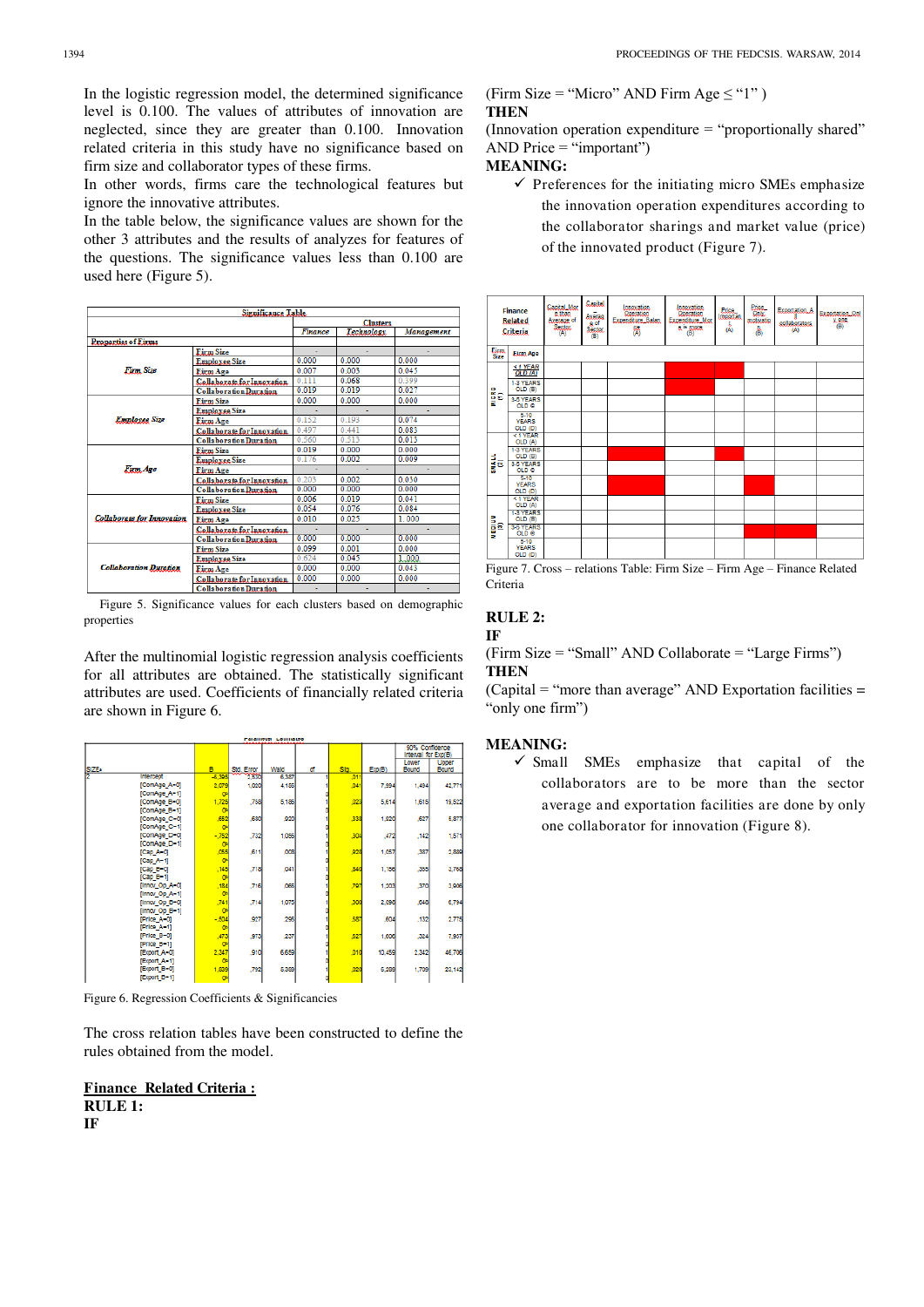

Figure 8: Cross – relations Table: Collaboration – Firm Size – Finance Related Criteria

# **RULE 3:**

#### **IF**

(Firm Age  $=$  " $> 10$  years old" AND Collaboration Duration  $=$  "3-5 years")

# **THEN**

 $(Capital = "more than average" AND Price = "motion")$ 

# **MEANING:**

 $\checkmark$  10 years (and more) old SMEs emphasize capital of the collaborators have to be more than the sector average whereas market value (price) of the innovated product is only a motivation.

#### **Technology Related Criteria :**

#### **IF**

(Firm Size = "Small" AND Firm Age = "3-5 years old") **THEN** 

(Connectivity  $=$  "All possible ways" AND Change Management = "All Collaborators")

## **MEANING:**

 $\checkmark$  SMEs with age 5 to 10 years old emphasize change management is to be applied by all collaborators and use all possible connectivity possibilities.

| <b>Technology Related</b><br>Criteria |                  | MIS<br>Leastone | <b>MIS_AII</b> | Commult<br>tech exist | <b>All</b><br>tech | ChnaMna<br>individual | ChngMng<br><b>Together</b> | Connect<br>$=$ only.<br><u>one type</u> | Connect<br>$-$ All<br>ways |
|---------------------------------------|------------------|-----------------|----------------|-----------------------|--------------------|-----------------------|----------------------------|-----------------------------------------|----------------------------|
| <b>COLL</b>                           | <b>Firm Size</b> |                 |                |                       |                    |                       |                            |                                         |                            |
| <b>Cust-LFs</b>                       | Micro            |                 |                |                       |                    |                       |                            |                                         |                            |
|                                       | Small            |                 |                |                       |                    |                       |                            |                                         |                            |
|                                       | Medium           |                 |                |                       |                    |                       |                            |                                         |                            |
| Cust-<br><b>SME<sub>s</sub></b>       | Micro            |                 |                |                       |                    |                       |                            |                                         |                            |
|                                       | Small            |                 |                |                       |                    |                       |                            |                                         |                            |
|                                       | Medium           |                 |                |                       |                    |                       |                            |                                         |                            |

Figure 9. Cross – relations Table: Collaboration – Firm Size – Technological Criteria

Figure 9 shows the cross – relations between collaborator type (customer – supplier – SMEs – large firms) and firms' size for the technology related criteria. Also this mentioned model makes sense statistically significant as a result of the logistic regression analysis.

#### **RULE 2: IF**

(Firm Size = "Small" years old" AND Collaborate = "Customers" and "LFs")

# **THEN**

(Communication technologies  $=$  "All opportunities" AND Change Management  $=$  "Individual")

# **MEANING:**

 $\checkmark$  Small SMEs who are collaboraing with the customers which are large firms (LFs) emphasize usage of all communication technologies opportunities and change management is can be individual choice (Figure 9 ).

#### **Management Related Criteria :**

# **RULE 1:**

# (Firm Size = "Medium" AND Firm Age = "5-10 years old")

#### **THEN**

**IF** 

(Professionalism = "Motivation" AND Organizational Structure = "Effective" AND Cooperation  $\&$  Coordination = "All" AND Leadership  $=$  "Only one")

# **MEANING:**

 $\checkmark$  Medium size SMEs of age 5-10 years prefer to collaborate with companies which have effective organizational structure with both cooperation and coordination attitude; in the collaboration a single leader is preferred and professionalism can be taken only as the motivator.

# **RULE 2:**

#### **IF**

(Firm Size = "Micro" AND Collaborate = "Customers" and "SMEs")

#### **THEN**

 $(Professionalism = "All" AND Business Experience = "All"$ AND Leadership  $=$  "All")

#### **MEANING:**

 $\checkmark$  The micro SMEs collaborating with the customers emphasize professionalism, business experience for the problem solving and they prefer all the collaborators to have the leadership features.

#### **CONCLUSION**

This study investigates the most preferred conditions for a successful collaboration for innovative SMEs. SVM and SOM are used to construct the basis for creating the association rules. As the result of a survey in Turkey, there are hundreds of relations depicted in the analysis.